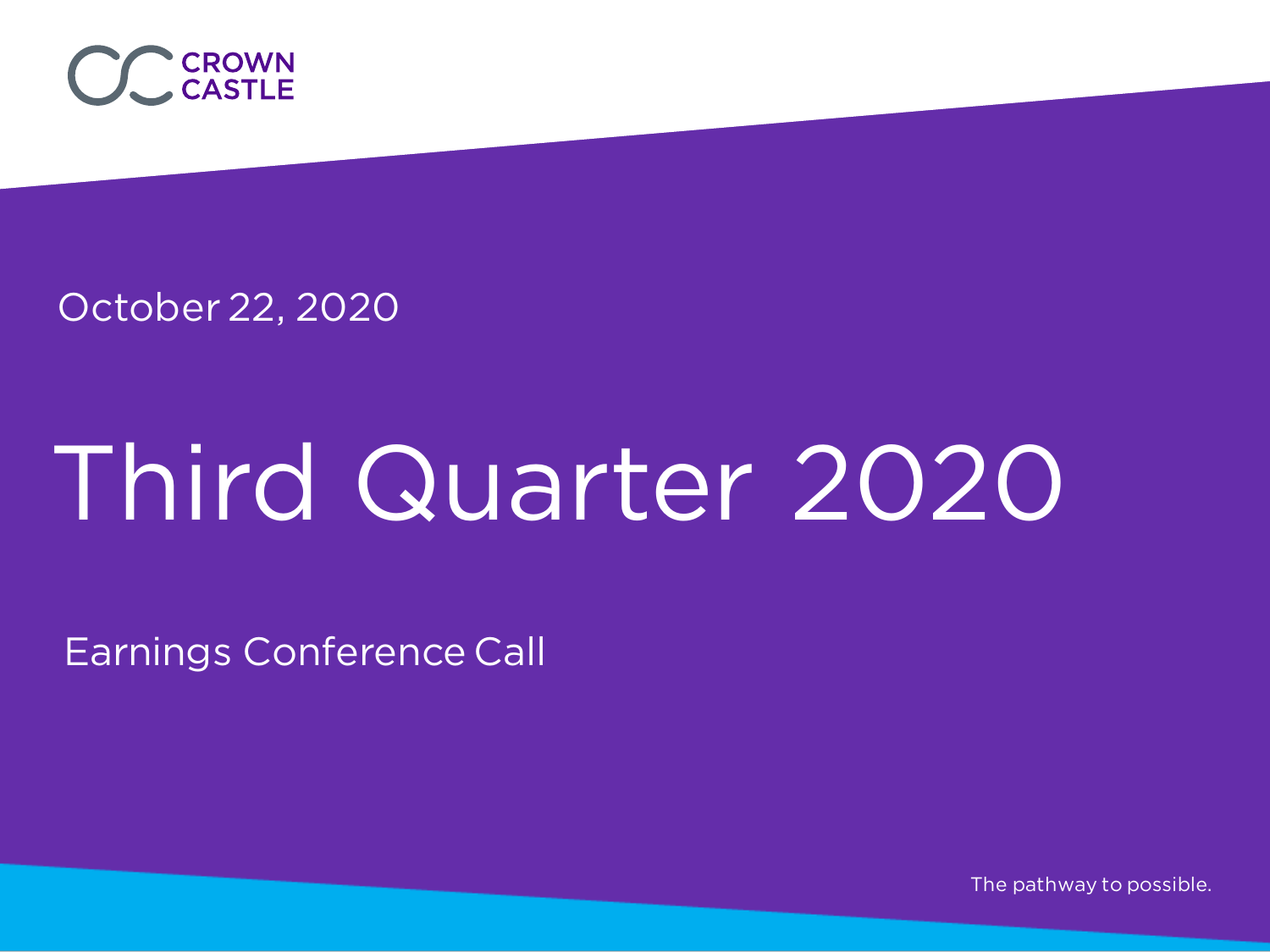# Cautionary Language

This presentation contains forward-looking statements and information ("Forward-Looking Statements") that are based on our management's current expectations. Statements that are not historical facts are hereby identified as Forward-Looking Statements. In addition, words such as "estimate," "see," "anticipate," "project," "plan," "intend," "believe," "expect," "likely," "predicted," "positioned," "continue," "target," and any variations of these words and similar expressions are intended to identify Forward-Looking Statements. Such statements include our full year 2020 and 2021 Outlook and plans, projections, and estimates regarding (1) potential benefits, growth, returns, capabilities, opportunities and shareholder value which may be derived from our business, assets, investments, acquisitions and dividends, (2) our business, strategy, strategic position, business model and capabilities and the strength thereof, (3) industry fundamentals and driving factors for improvements in such fundamentals, (4) our customers' investment, including investment cycles and the timing thereof, in network improvements (including 5G), the trends driving such improvements and opportunities and demand for our assets created thereby, (5) our long-and short-term prospects and the trends, events and industry activities impacting our business, (6) opportunities we see to deliver value to our shareholders, (7) our dividends (including timing of payment thereof) and our dividend (including on a per share basis) growth rate, including its driving factors, and targets, (8) expected completion of fiber expansion projects, (9) small cell backlog, (10) debt maturities, (11) strategic position of our portfolio of assets, (12) cash flows, including growth thereof, (13) leasing activity and the timing thereof, (14) tenant non-renewals, including the impact and timing thereof, (15) capital expenditures, including sustaining and discretionary capital expenditures, the timing thereof and any efficiencies that may result therefrom, and the discretionary capital budget and the funding thereof, (16) straight-line adjustments, (17) revenues and growth thereof and benefits derived therefrom, (18) net income (loss) (including on a per share basis), (19) Adjusted EBITDA, including components thereof and growth thereof, (20) expenses, including interest expense and amortization of deferred financing costs, (21) FFO (including on a per share basis) and growth thereof, (22) AFFO (including on a per share basis) and its components and growth thereof and corresponding driving factors, (23) Organic Contribution to Site Rental Revenues and its components, including growth thereof and contributions therefrom, (24) our weighted-average common shares outstanding (including on a diluted basis) and growth thereof, (25) services contribution, (26) pre-paid rent, (27) appointment of directors, including the effective date thereof, and (28) the utility of certain financial measures, including non-GAAP financial measures.

Forward-Looking Statements are subject to certain risks, uncertainties and assumptions, including prevailing market conditions and other factors. Should one or more of these risks or uncertainties materialize, or should any underlying assumptions prove incorrect, actual results may vary materially from those expected. Such Forward-Looking Statements should be considered in light of all relevant risk factors included in our filings with the Securities and Exchange Commission. Crown Castle assumes no obligation to update publicly any Forward-Looking Statements, whether as a result of new information, future events or otherwise.

This presentation includes certain non-GAAP financial measures, including Adjusted EBITDA, AFFO (including on a per share basis) and Organic Contribution to Site Rental Revenues. Definitions and tables reconciling such non-GAAP financial measures are set forth in the Supplemental Information Package and the earnings release posted in the Investors section of Crown Castle's website at investor.crowncastle.com. As used in this presentation, the term "including" and any variations thereof, means "including without limitation."

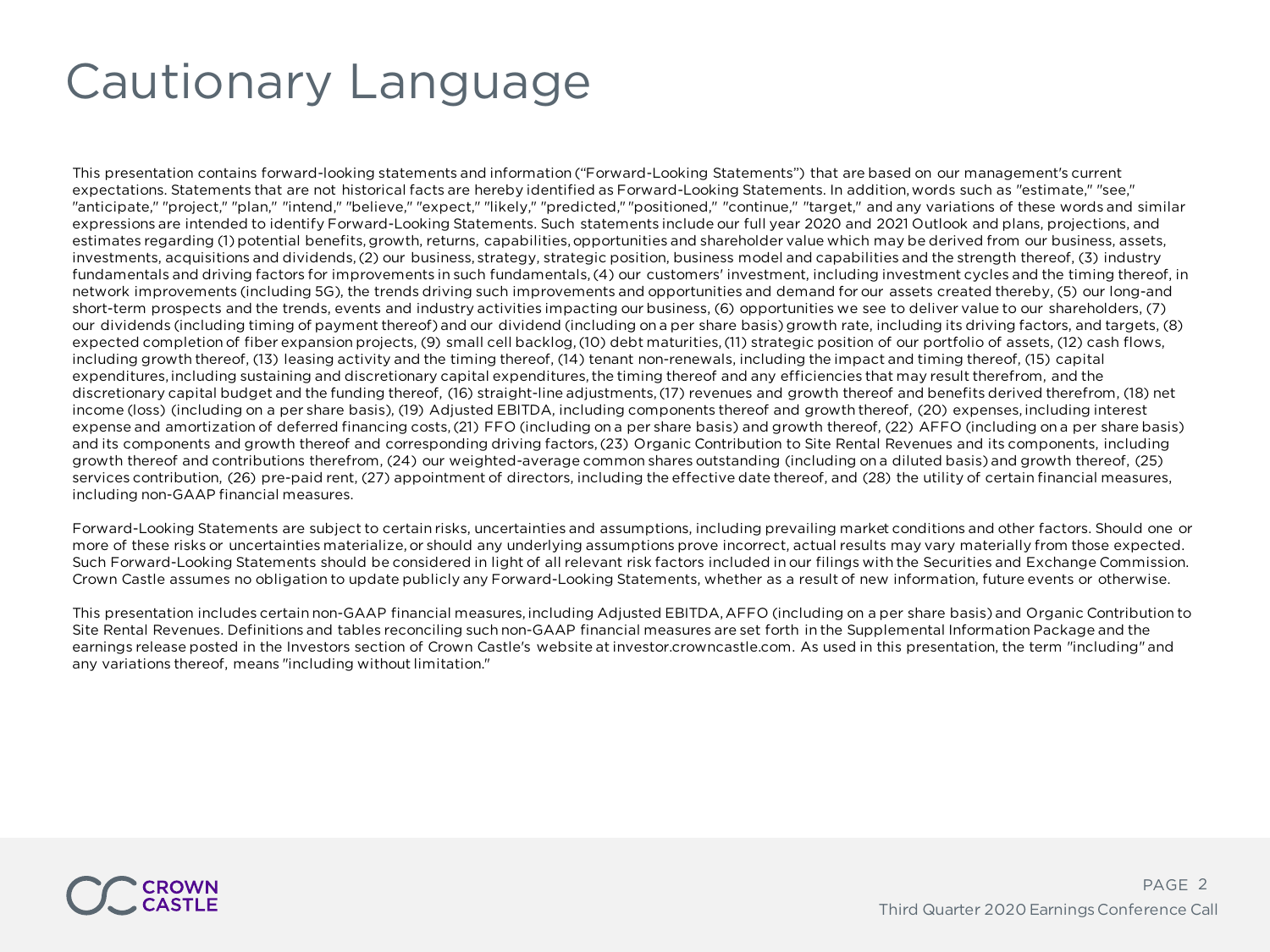# Key Financial Highlights

- $\checkmark$  Annualized common stock dividend increase of approximately 11% from \$4.80 to \$5.32 per share
- $\checkmark$  Reduction in capital intensity in Fiber while delivering consistent growth
- $\checkmark$  Ability to fund our 2021 capital plan without the need for equity issuance

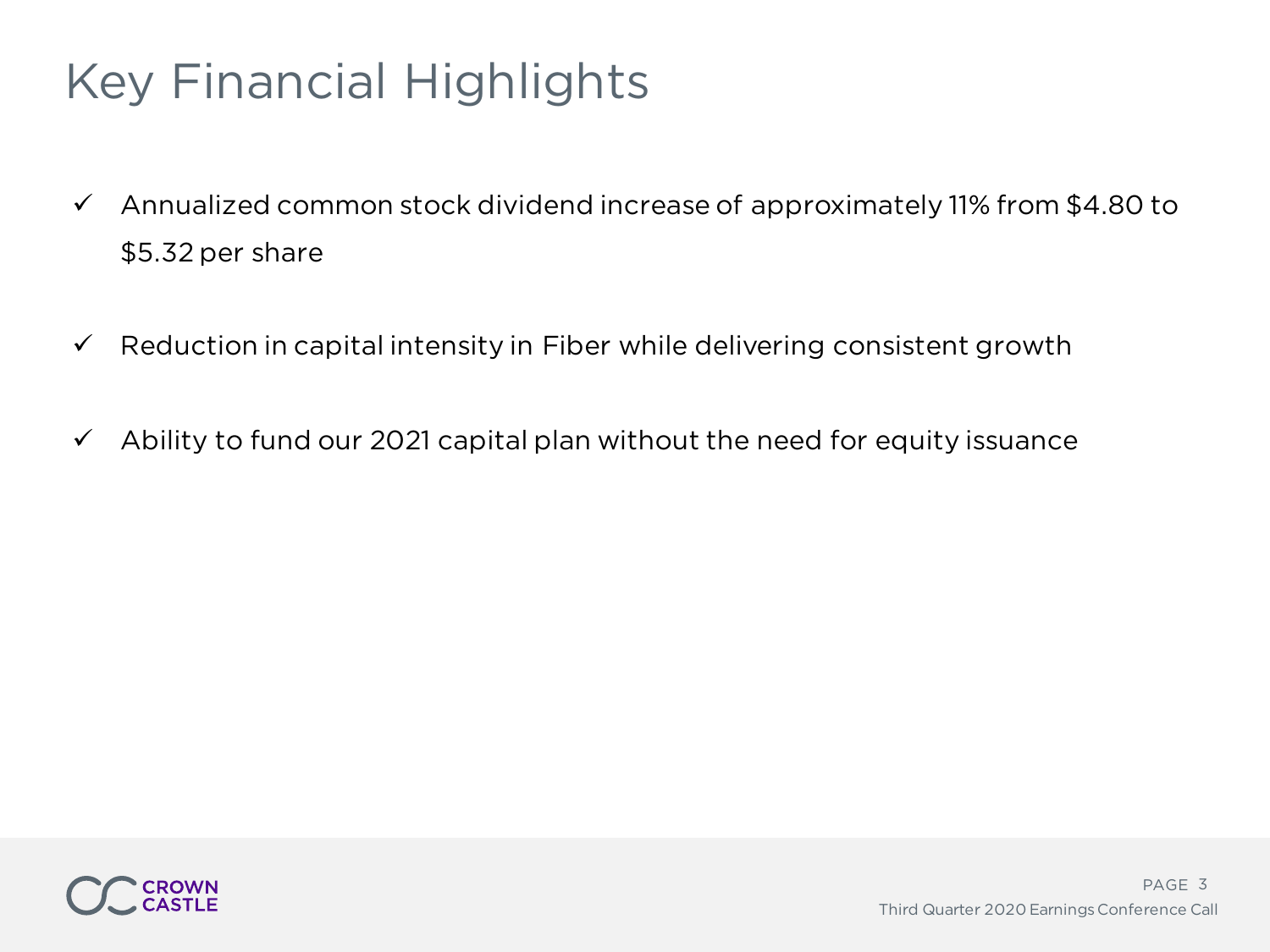# Balanced Approach to Capital Allocation (\$ in billions)



1. Enterprise values as of 12/31/2010 and 10/21/2020.

- 2. Excludes impacts related to our previously-owned subsidiary that operated towers in Australia (referred to as "CCAL"), which was sold in 2015.
- 3. Net debt includes \$0.3 of preferred stock.

**ROWN CASTLE**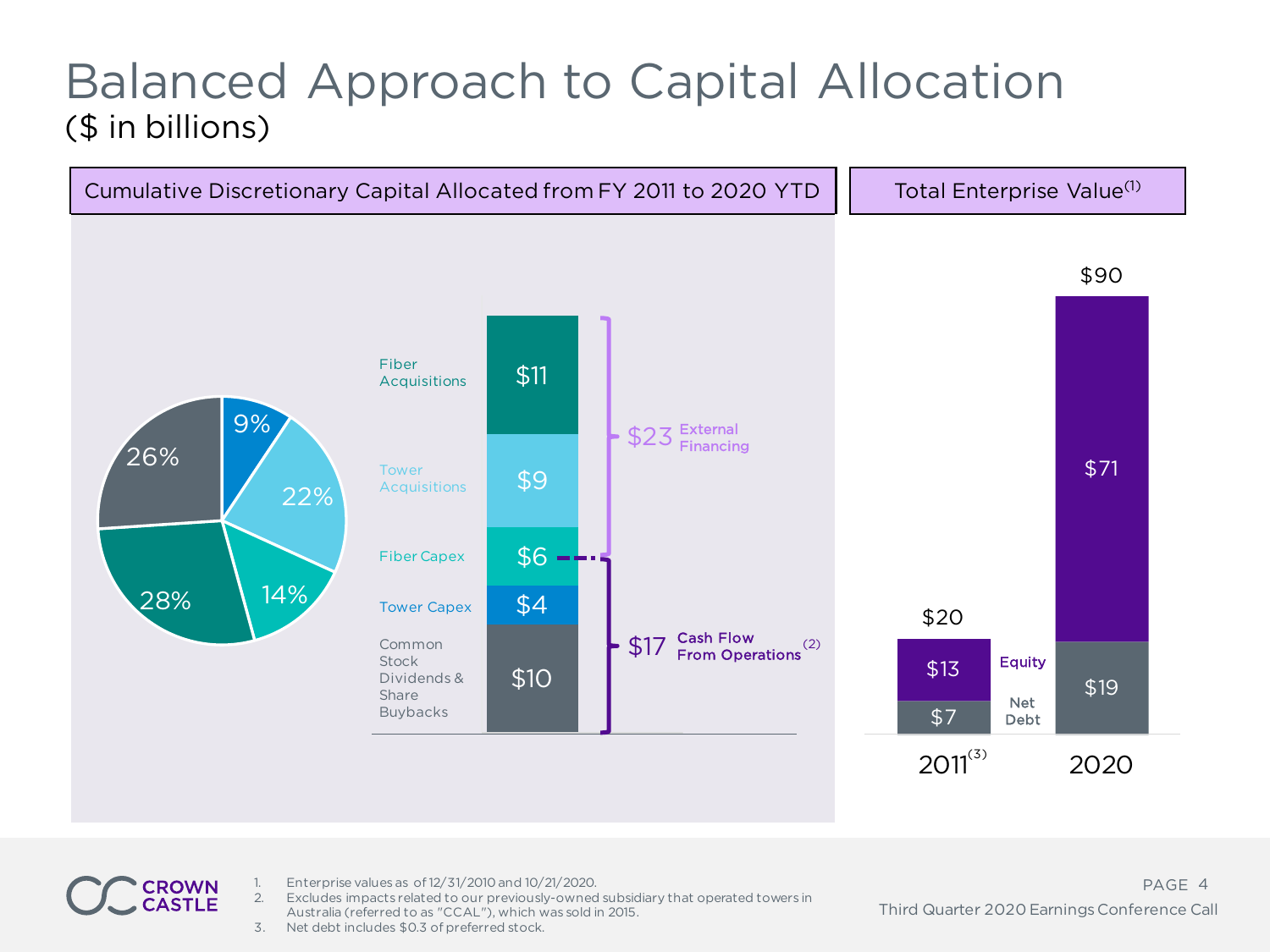# Positive Fundamentals Drive Significant Wireless Infrastructure Investment in the U.S.



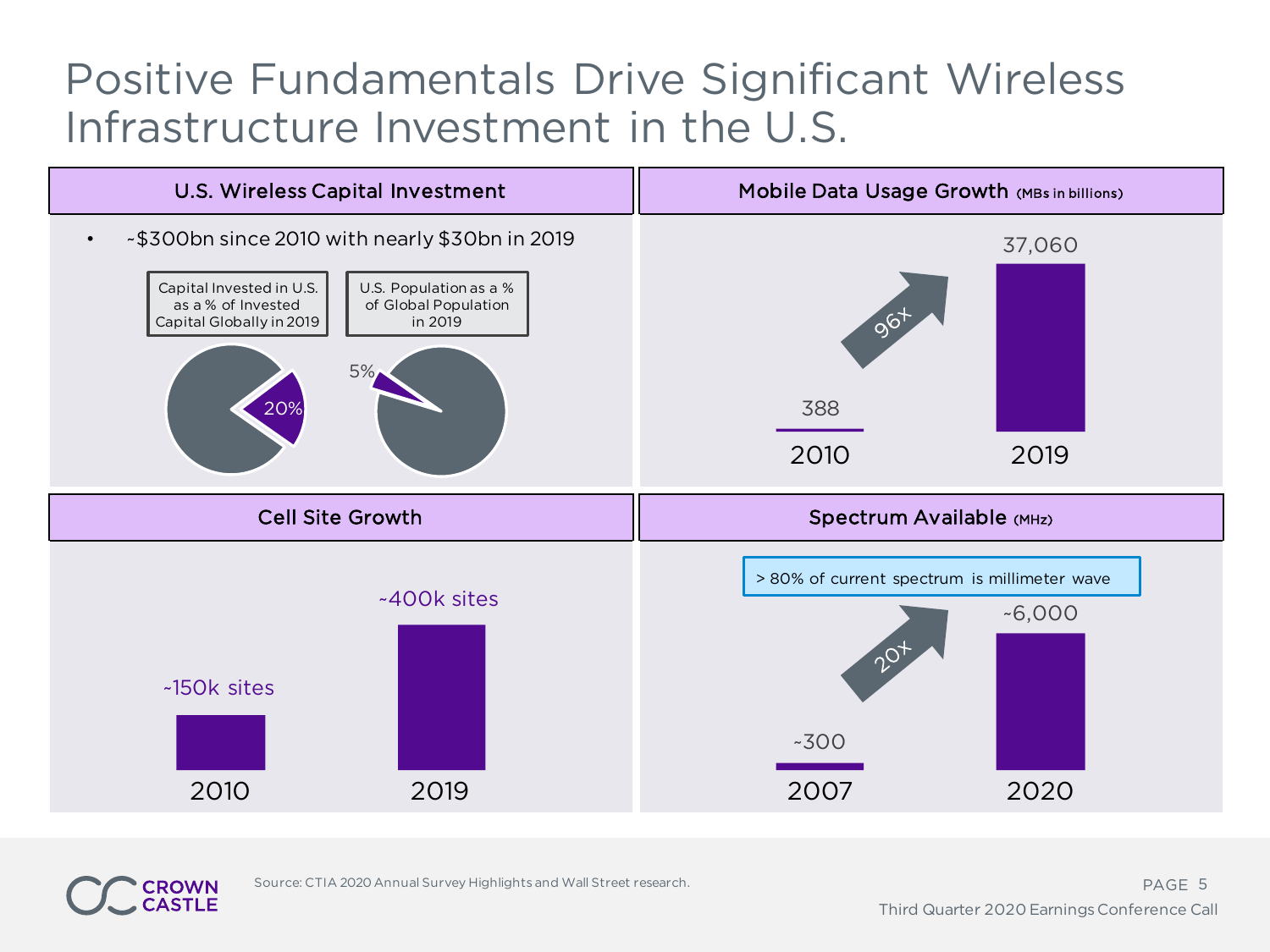# Q3 2020 Results (\$ in millions)



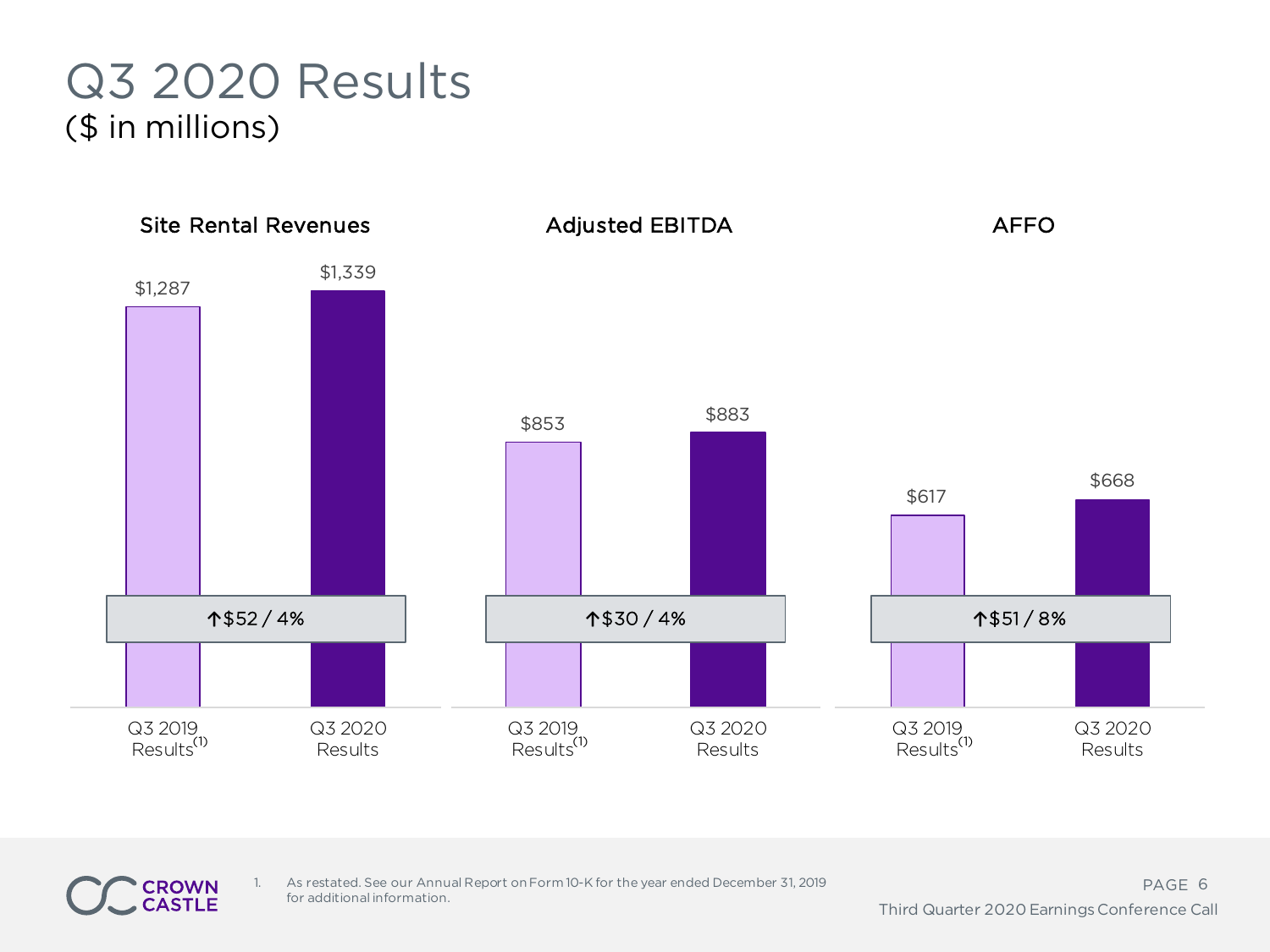# Full Year 2020 and 2021 Outlook (\$ in millions)



- Expect 2021 AFFO per share of \$6.69 at the midpoint, representing year-over-year growth of ~ 10%
- Increased annualized common stock dividend by ~ 11%, from \$4.80 to \$5.32 per share

Difference between Previous 2020 Outlook issued on July 29, 2020 and Current 2020 Outlook issued on October 21, 2020, in each case calculated at midpoint of Outlook. 2. Difference between 2021 Outlook and Current 2020 Outlook issued on October 21, 2020.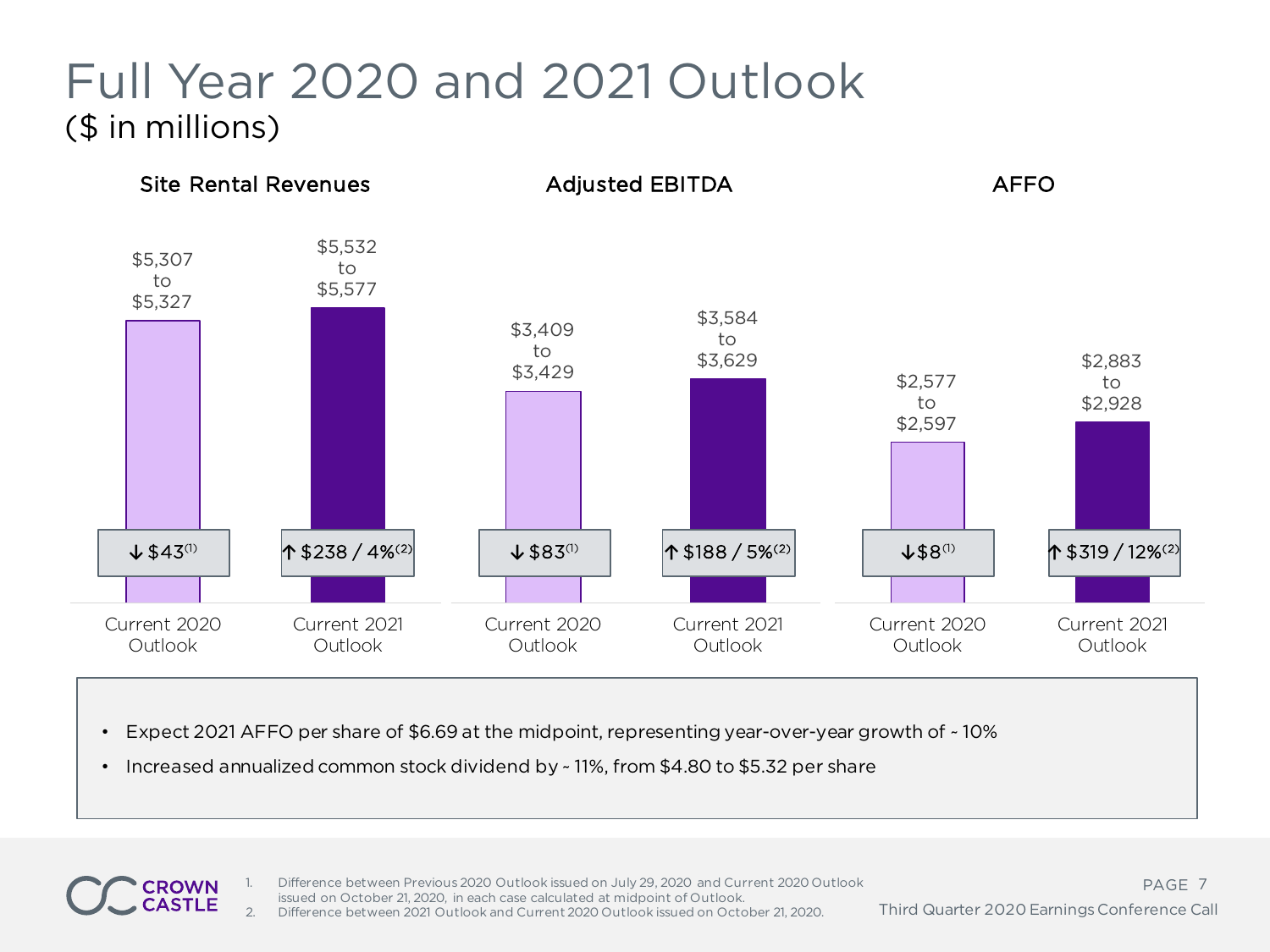#### 2021 Outlook for Site Rental Revenue Growth (\$ in millions)